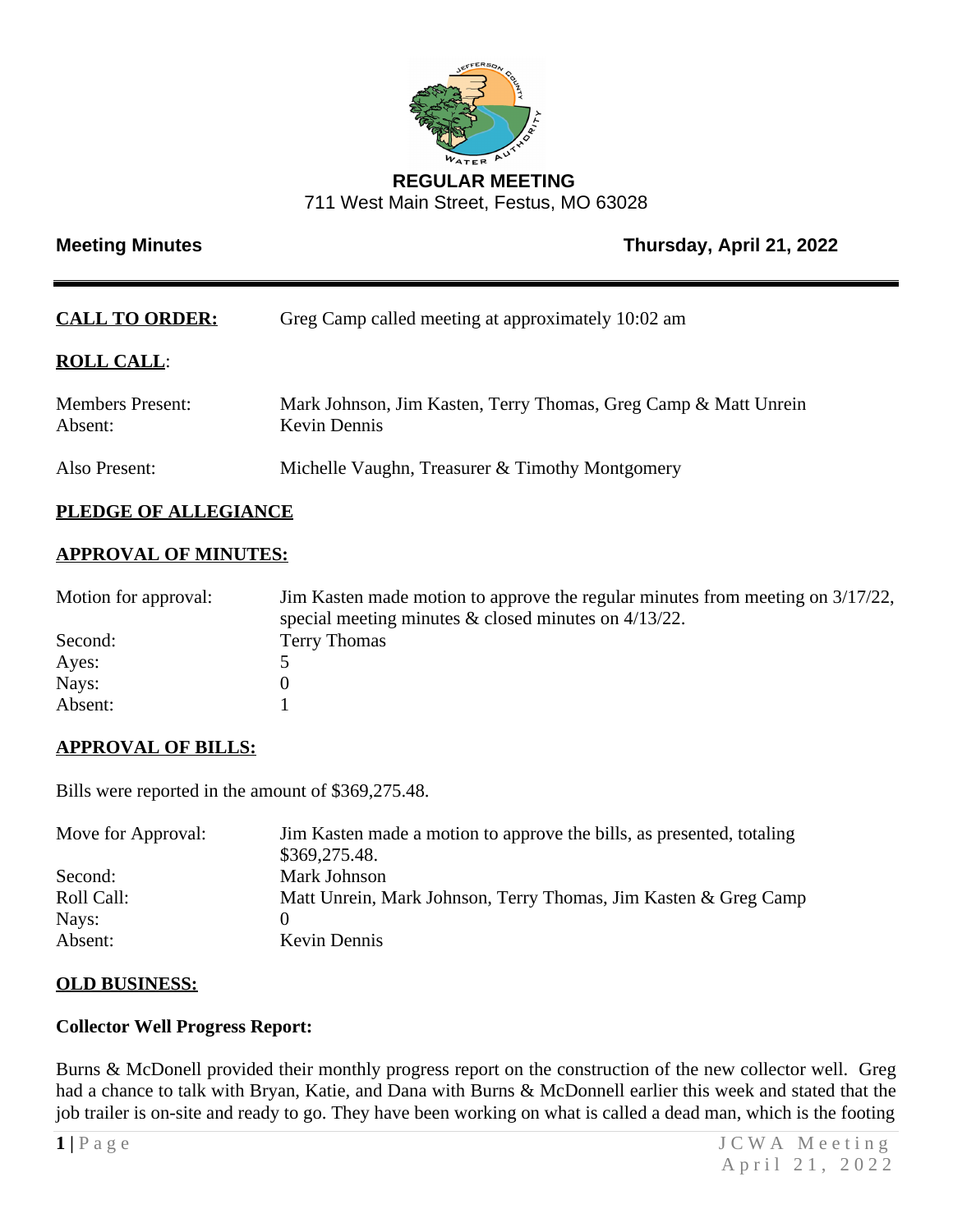

that they pour to start the construction of the collector well and caisson. None of the directors had any questions regarding the report that was provided.

#### **2022 Internal Control Meeting:**

Greg Camp explained that Terry Thomas & Matt Unrein conducted the annual internal control review and asked if either Terry or Matt would like to share any comments. Terry had no comments. Matt Unrein stated that the review was very thorough of what they look at and what we put the finance department and plant manager through, which is intense to make sure everything is being done and right and stated he thinks that it is. Terry Thomas agreed with that assessment.

#### **Purchasing Policy:**

Greg stated that the purchasing policy is still being reviewed and knows the board did make comments on the changes at the last board meeting and will have some additional information coming to the board at the May meeting.

#### **NEW BUSINESS:**

#### **Independent Consultant Report:**

Greg stated that there is a recommendation from our insurance carrier that we have an evaluation of the existing plant and the collector well to get an updated appraised value so that our insurance coverage is adequate. Tony Becker with Custom Insurance is recommending Goodwin Brothers to do that at a no charge.

| Motion: | Jim Kasten made a motion to approve independent appraisal from Goodwin |
|---------|------------------------------------------------------------------------|
|         | Brothers at no cost                                                    |
| Second: | Matt Unrein                                                            |
| Ayes    |                                                                        |
| Nays:   |                                                                        |
| Absent: |                                                                        |

#### **Staff Report for Change Order No. 2 for SCADA Upgrade:**

Greg Camp stated that there is a staff report on the change order from Durkin on the Scada system, which will allow two additional client licenses and two additional operator workstations, and the change order would amount to \$10,401.82.

| Motion:    | Jim Kasten made the motion to approve change order no. 2 in the amount of<br>\$10,401.82. |
|------------|-------------------------------------------------------------------------------------------|
| Second:    | Matt Unrein                                                                               |
| Roll Call: | Mark Johnson, Terry Thomas, Greg Camp, Matt Unrein & Jim Kasten                           |
| Nays:      |                                                                                           |
| Absent:    | Kevin Dennis                                                                              |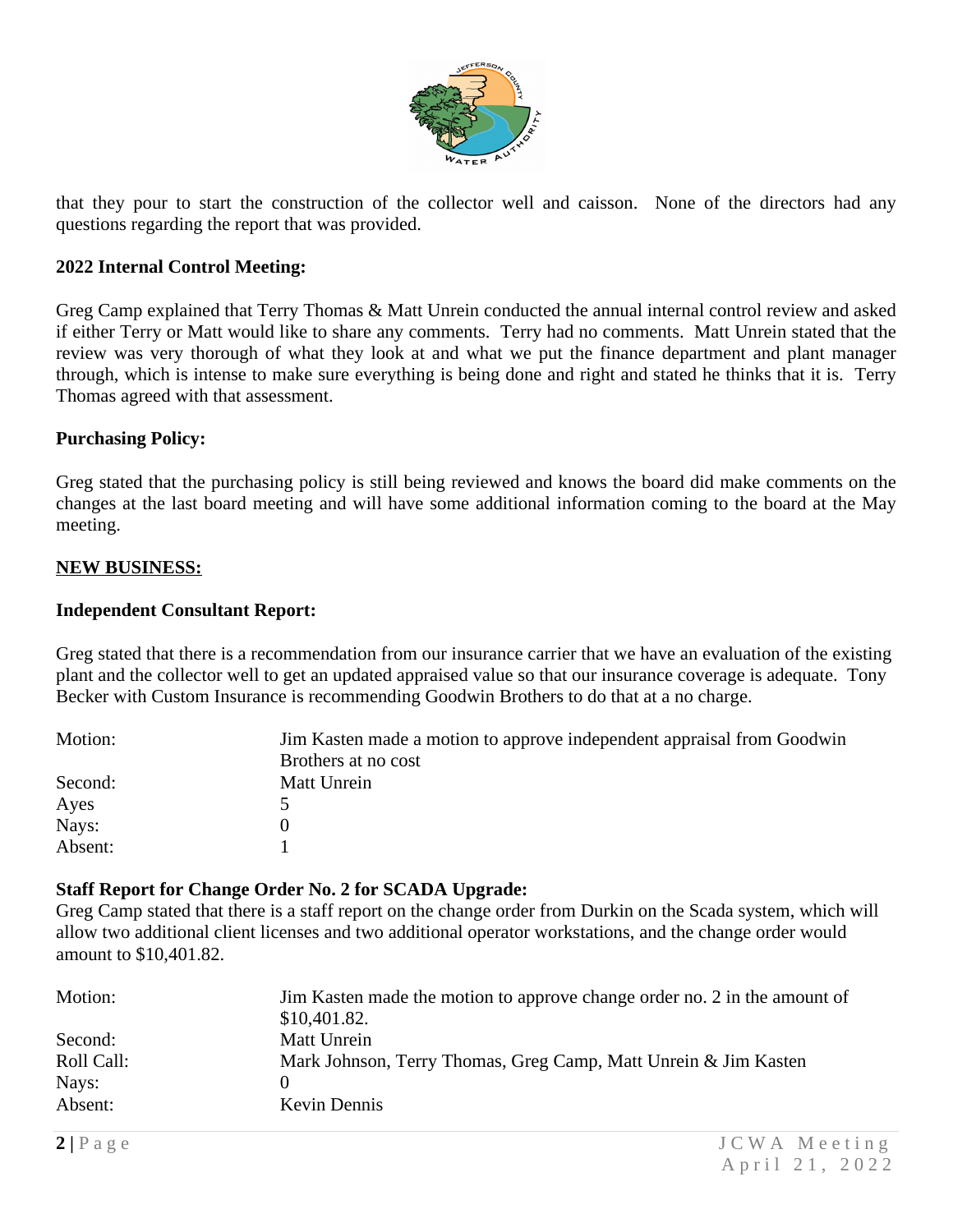

## **Request for Disposal of Email Correspondence for Plant Manager's personal email account for JCWA Email Correspondence older than 1 year.**

Greg Camp stated that the disposal of email correspondence for the plant manager's personal email account [jawatertreatment@gmail.com](mailto:jawatertreatment@gmail.com) for any email correspondence older than a year. Greg informed the board that they did establish a jeffcowater.com email, which is now owned by Jefferson County Water Authority, and we will have control if there are any personnel changes moving forward and not having to worry about having to go through this process again moving forward. This is what is on Jamie's personal email account that would be older than a year. Mark Johnson question if we would be retaining any DNR correspondence from that email account. Greg stated that anything that we would have received from DNR there would also be a hard copy sent to us.

| Motion: | Jim Kasten made the motion to dispose of plant manager's emails that pertain to |
|---------|---------------------------------------------------------------------------------|
|         | Jefferson County Water Authority that is older than 1 year.                     |
| Second: | Matt Unrein                                                                     |
| Ayes:   |                                                                                 |
| Nays:   |                                                                                 |
| Absent: |                                                                                 |

## **Disposal of Assets:**

Greg Camp stated that there is a 2000 Chevy 3500 that is no longer in use and have some items that have been replaced and are no longer functional and would just need to be scrapped. Matt Unrein wanted to entertain JCWA selling these items along side the City of Festus through Purple Wave, which they are planning on coming by to look at their stuff either later today or this week and can send him over to look at the truck and some of the other stuff. Matt Unrein explained that Purple Wave is like an eBay style website that sells Municipal, County, and State assets, which the City received around \$50,000 in proceeds from stuff they sold last year. Greg Camp stated that it has become a very effective way to move the assets. Matt stated that he did ask Jamie about the pumps, which are all together in the shed, and asked Jamie if there was a value on the pumps. Jamie told him that the problem is the person buying them can't hook up a three-phase electric source to test them, so you have no idea whether they have a million hours or 2500 hours on them and so really, they are just scrap. Matt stated he could talk to the Purple Wave people to see if they have had any luck with those types of items. Greg stated that if Purple Wave has had success selling these that it would be better than scrap price and the nice thing about Purple Wave is that we do not necessarily have to accept the bid.

| Motion:    | Terry Thomas approved disposing of assets and selling through Purple Wave |
|------------|---------------------------------------------------------------------------|
| Second:    | Mark Johnson                                                              |
| Roll Call: | Greg Camp, Terry Thomas, Jim Kasten, Matt Unrein, Mark Johnson            |
| Nays:      |                                                                           |
| Absent:    | Kevin Dennis                                                              |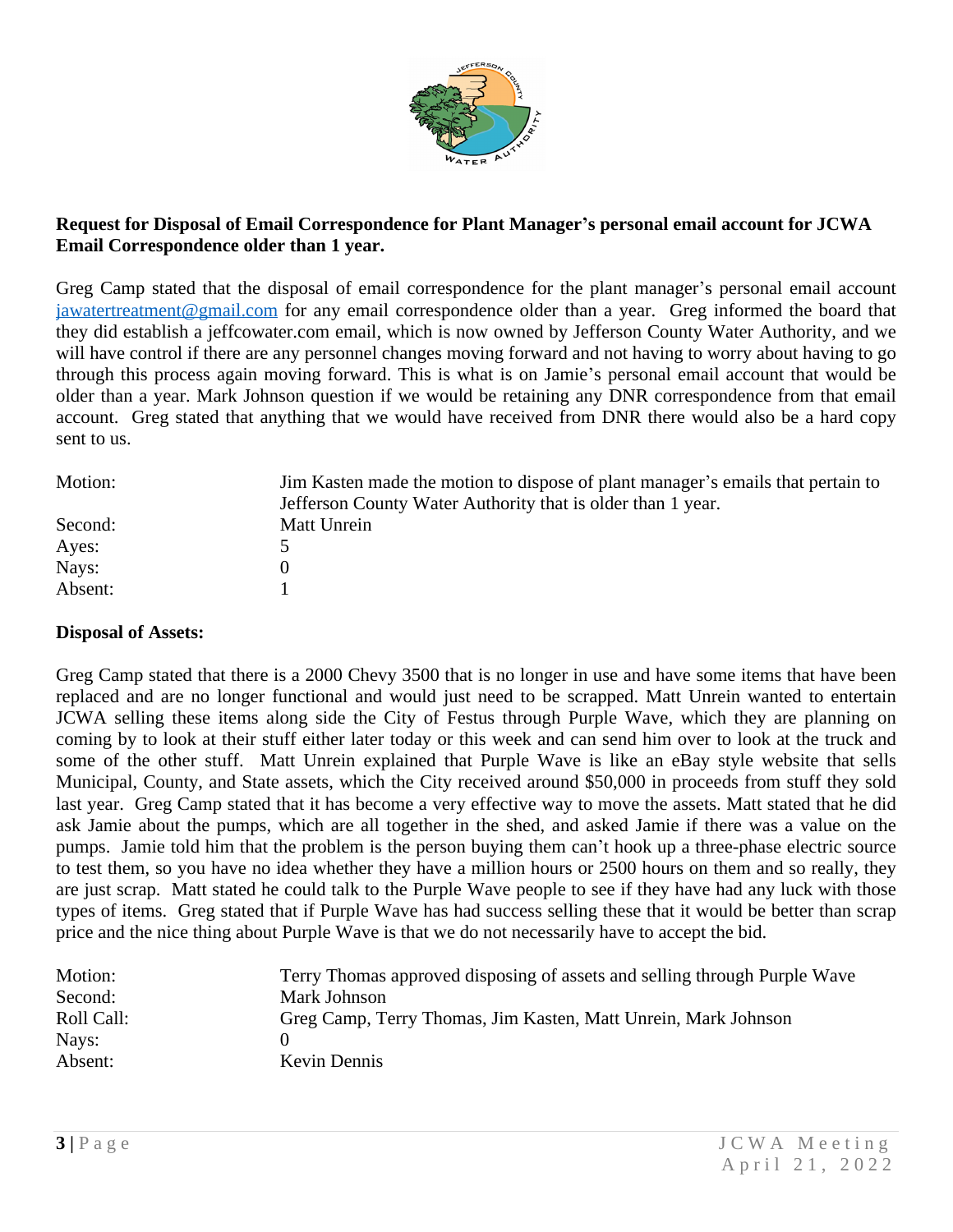

# **RESOLUTION:**

# **Resolution No. 2022-37 "Repeal & Adopt Revised Internal Control Policy"**

| Move to Introduce: | Matt Unrein made motion to introduced Resolution No. 2022-37 to be read by<br>Title only. |
|--------------------|-------------------------------------------------------------------------------------------|
| Second:            | Mark Johnson                                                                              |
| Ayes:              |                                                                                           |
| Nays:              |                                                                                           |
| Absent:            |                                                                                           |

Treasurer, Michelle Vaughn read resolution No. 2022-37 by title only.

| Move to Adopt: | Mark Johnson made motion to adopt Resolution No. 2022-37                         |
|----------------|----------------------------------------------------------------------------------|
| Second:        | <b>Jim Kasten</b>                                                                |
| Roll Call:     | Matt Unrein, Terry Thomas, Greg Camp, Kevin Dennis, Mark Johnson & Jim<br>Kasten |
| Nays:          |                                                                                  |
| Absent:        | Kevin Dennis                                                                     |

## **RESOLUTION:**

# **Resolution No. 2022-38 "Repeal & Adopt Revised Fixed Asset Policy"**

| Move to Introduce: | Jim Kasten made motion to introduced Resolution No. 2022-38 to be read by<br>Title only. |
|--------------------|------------------------------------------------------------------------------------------|
|                    |                                                                                          |
| Second:            | Mark Unrein                                                                              |
| Ayes:              |                                                                                          |
| Nays:              |                                                                                          |
| Absent:            |                                                                                          |

Treasurer, Michelle Vaughn read resolution No. 2022-38 by title only.

| Move to Adopt: | Jim Kasten made motion to adopt Resolution No. 2022-38                          |
|----------------|---------------------------------------------------------------------------------|
| Second:        | <b>Terry Thomas</b>                                                             |
| Roll Call:     | Terry Thomas, Kevin Dennis, Greg Camp, Jim Kasten, Matt Unrein, Mark<br>Johnson |
| Nays:          |                                                                                 |
| Absent:        | Kevin Dennis                                                                    |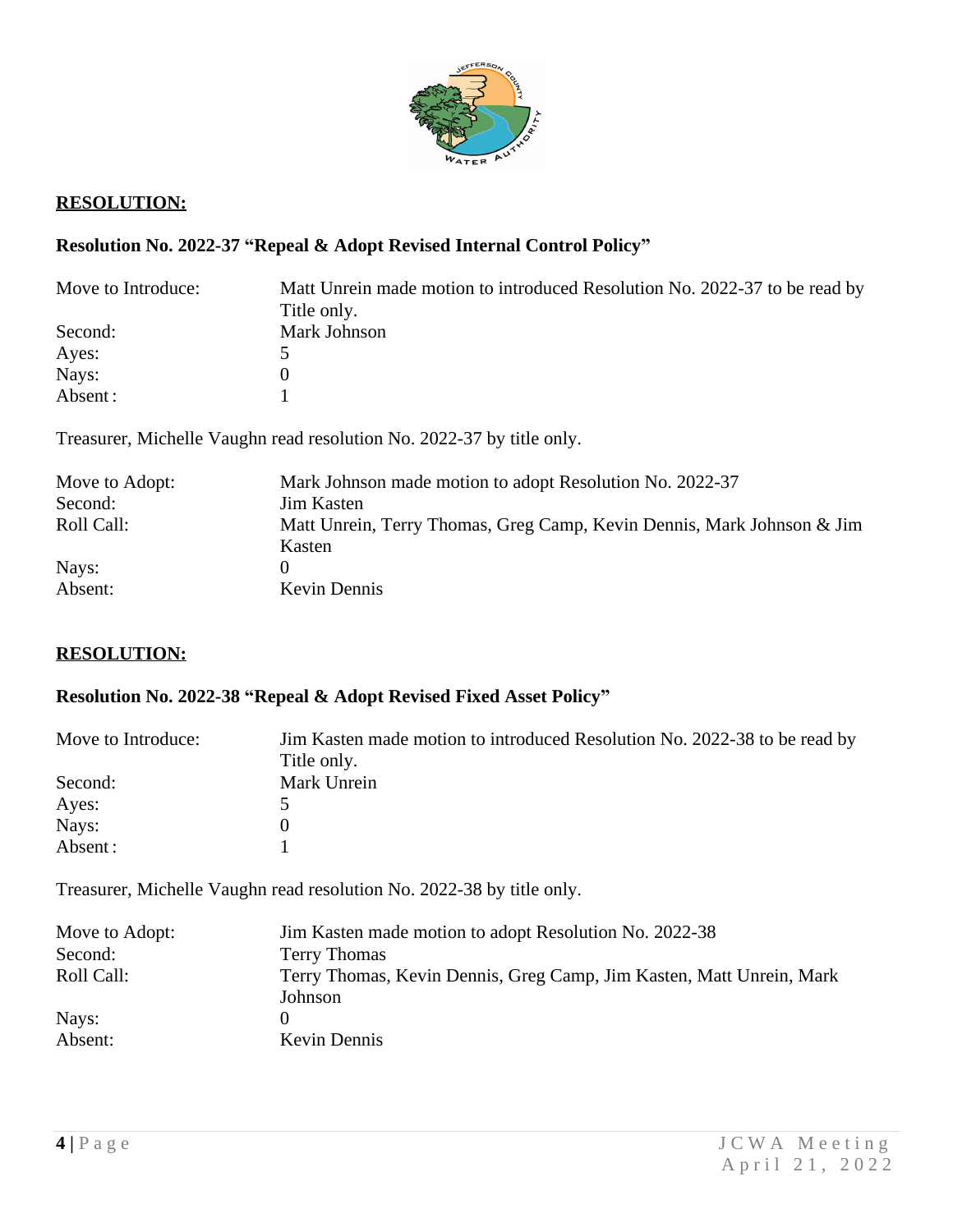

## **Resolution No. 2022-39 "Contract Change Order No. 2 with Durkin"**

| Move to Introduce: | Terry Thomas made motion to introduced Resolution No. 2022-39 to be read by<br>Title only. |
|--------------------|--------------------------------------------------------------------------------------------|
| Second:            | Greg Camp                                                                                  |
| Ayes:              |                                                                                            |
| Nays:              |                                                                                            |
| Absent:            |                                                                                            |

Treasurer, Michelle Vaughn read resolution No. 2022-39 by title only.

| Jim Kasten made motion to adopt Resolution No. 2022-39                              |
|-------------------------------------------------------------------------------------|
| Mark Johnson                                                                        |
| Mark Johnson, Jim Kasten, Greg Camp, Matt Unrein, Kevin Dennis, and Terry<br>Thomas |
|                                                                                     |
| <b>Kevin Dennis</b>                                                                 |
|                                                                                     |

## **REPORTS:**

## **Treasurer Report for period ending 3/31/22 (Informational Only):**

The board did not have any discussion on the reports.

## **Plant Manager Report:**

Greg Camp stated you have Jamie's final plant manager report, and he does say some nice things there at the end if you have had a chance to read it, which he thanked us for the opportunities and experiences that gave him throughout his time with JCWA.

#### **Board of Directors:**

Jim Kasten - None Greg Camp - None Matt Unrein - None Kevin Dennis - None Mark Johnson – None